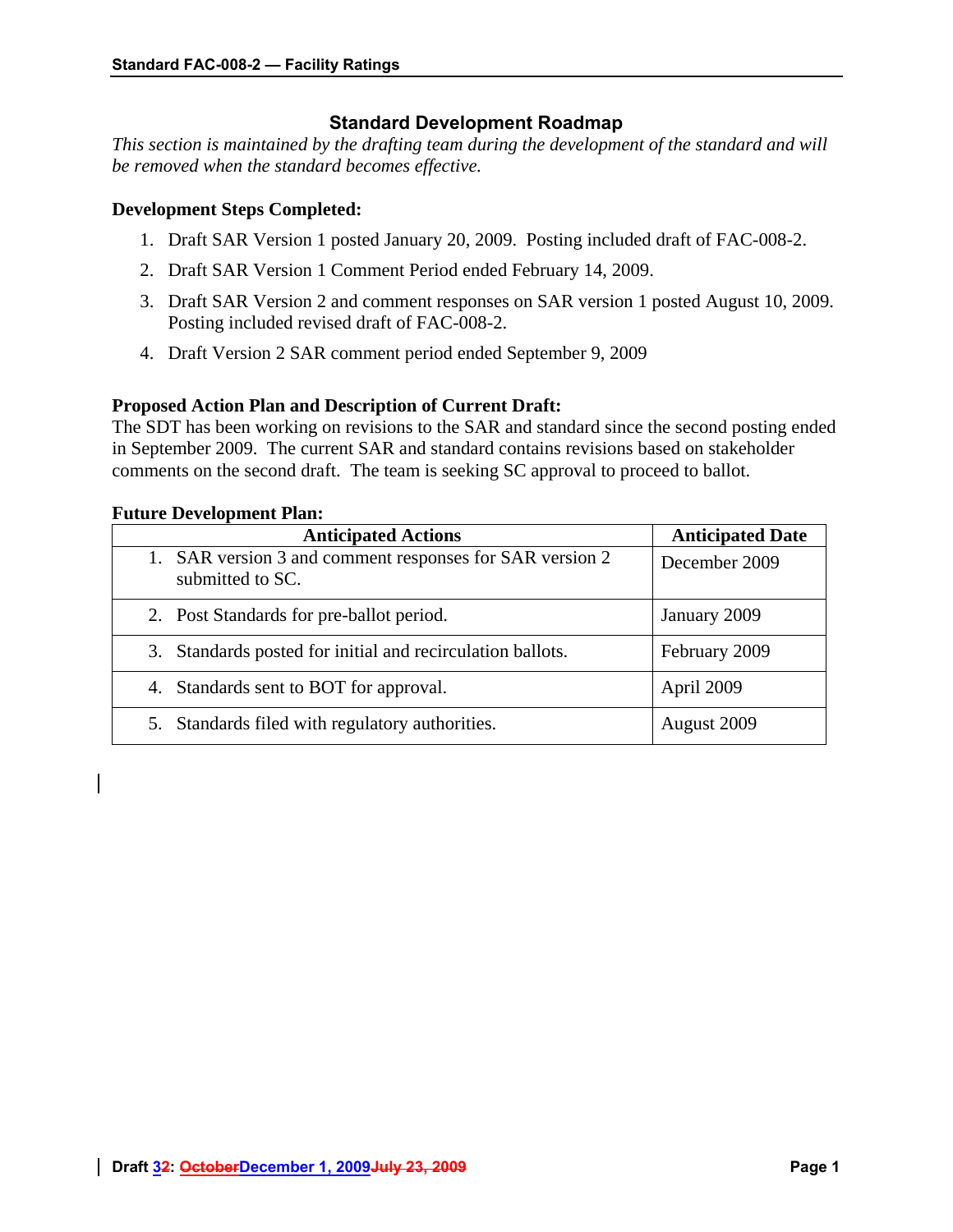### **A. Introduction**

- **1. Title: Facility Ratings**
- **2. Number:** FAC-008-2
- **3. Purpose:** To ensure that Facility Ratings used in the reliable planning and operation of the Bulk Electric System (BES) are determined based on technically sound principles. A Facility Rating is essential for the determination of System Operating Limits.

## **4. Applicability**

**4.1.** Transmission Owner.

**4.2.** Generator Owner.

**5. Effective Date:** The first day of the first calendar quarter that is twelve months beyond the date approved by applicable regulatory authorities, or in those jurisdictions where regulatory approval is not required, the first day of the first calendar quarter twelve months following BOT adoption.

## **B. Requirements**

- **R1.** Each Generator Owner shall have documentation for determining the Facility Ratings of its solely and jointly owned turbine-generator Facility(ies) up to the generator terminals or the low side terminals of the main step up transformer if the Generator Owner does not own the main step up transformer and  $\frac{1}{2}$  or the high side terminals of the main step up transformer if the Generator Owner owns the main step up transformer (location as specified by the Generator Owner). *[Violation Risk Factor: LowerMedium] [Time Horizon: Long-term Planning]* 
	- **1.1.** The documentation shall contain assumptions used to rate the generator and at least one of the following:
		- **1.1.1.** Design or construction information such as design criteria, ratings provided by equipment manufacturers, equipment drawings and/or specifications, engineering analyses, method(s) consistent with industry standards (e.g. ANSI and IEEE), or an established engineering practice that has been verified by testing or engineering analysis. having a successful implementation record.
		- $\frac{1}{2}$ . Operational information such as commissioning test results, performance testing or historical performance records, any of which may be supplemented by engineering analyses.
	- **1.2.** The documentation shall be eapable of demonstrating consistentey with the principle that the Facility Ratings do not exceed the most limiting applicable Equipment Rating of the individual equipment that comprises that Facility.
- **R2.** Each Generator Owner shall have a documented methodology for determining Facility Ratings (Facility Ratings  $m$ Methodology) of its solely and jointly owned equipment connected between the generator terminals, or the low voltage side of the step up transformer, or the high voltage side of the transformer (consistent with location specified in R1 by the Generator Owner) and the point of interconnection with the Transmission Owner that contains all of the following. *[Violation Risk Factor: LowerMedium] [Time Horizon: Long-term Planning]* 
	- **2.1.** The methodology used to establish the Ratings of the  $e^E$  quipment that comprises the Facility(ies) shall be consistent with at least one of the following: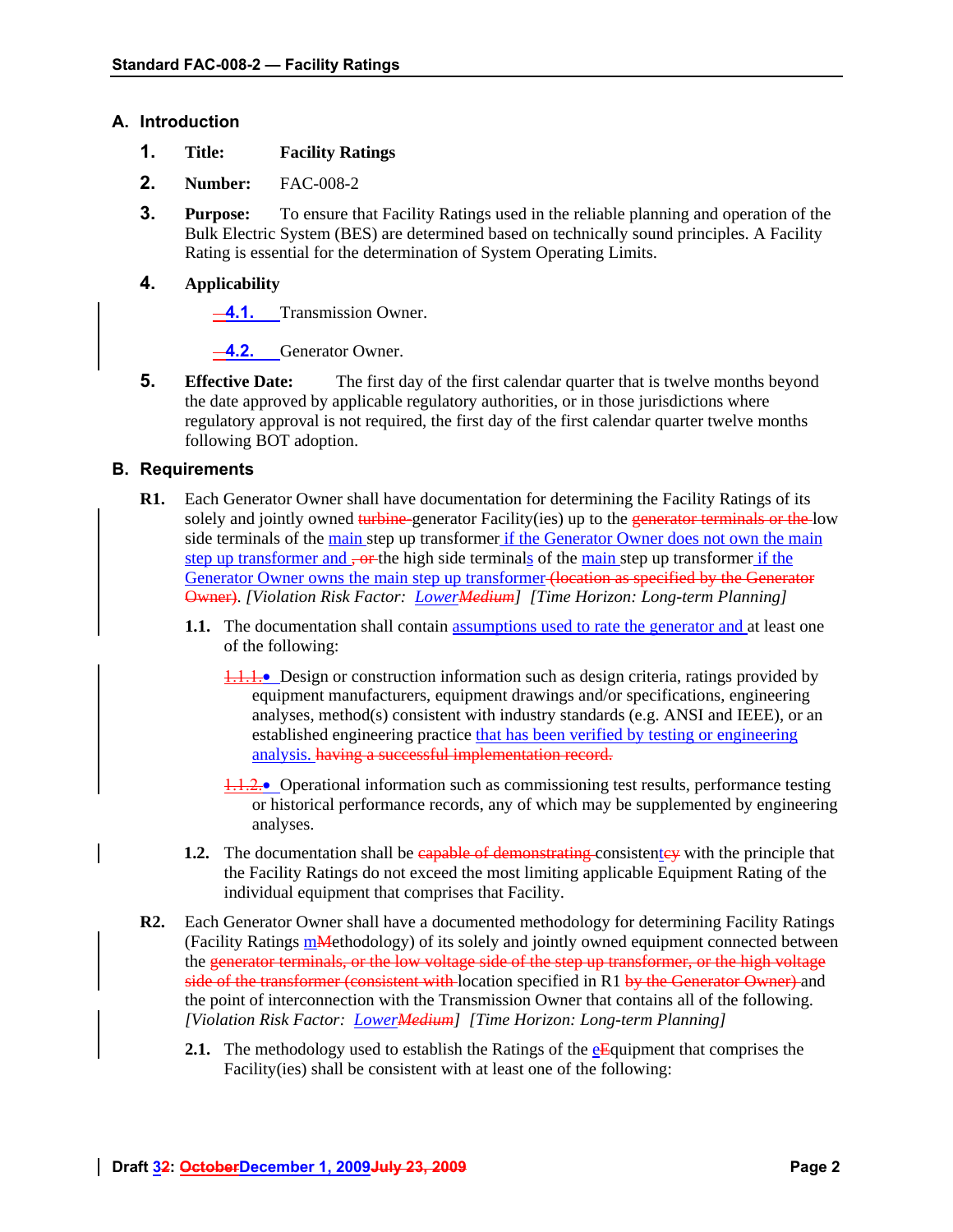- 2.1.1. Ratings provided by equipment manufacturers or obtained from equipment manufacturer specifications such as nameplate rating.
- $\frac{2.1.2.0}{2.1.2.0}$  One or more industry standards developed through an open process such as Institute of Electrical and Electronic Engineers (IEEE) or International Council on Large Electric Systems (CIGRE).
- $2,1,3$ . A practice that has been verified by testing, performance history or engineering analysis.
- **2.2.** The underlying assumptions, design criteria, and methods used to determine the Equipment Ratings identified in Requirement R2, Part 2.1 including identification of how each of the following were considered:
	- **2.2.1.** Equipment Rating standard(s) used in development of this methodology.
	- **2.2.2.** Ratings provided by equipment manufacturers or obtained from equipment manufacturer specifications.
	- **2.2.3.** Ambient conditions (for particular or average conditions or as they vary in realtime).
	- **2.2.4.** Operating limitations.<sup>1</sup>
- **2.3.** A statement that a Facility Rating shall respect the most limiting applicable Equipment Rating of the individual equipment that comprises that Facility.
- **2.4.** The process by which the Rating of equipment that comprises a Facility is determined.
	- 2.4.1. The scope of equipment addressed shall include, but not be limited to, conductors, transformers, relay protective devices, terminal equipment, and series and shunt compensation devices.
	- **2.4.2.4.2.** The scope of Ratings addressed shall include, as a minimum, both Normal and Emergency Ratings.
- **R3.** Each Transmission Owner shall each have a documented methodology for determining Facility Ratings (Facility Ratings mMethodology) of its solely and jointly owned Facilities (except for those generating unit Facilities addressed in  $R1$  and  $R2$ ) that contains all of the following: *[Violation Risk Factor: Medium] [ Time Horizon: Long-term Planning]* 
	- **3.1.** The methodology used to establish the Ratings of the eEquipment that comprises the Facility shall be consistent with at least one of the following:
		- 3.1.1. Ratings provided by equipment manufacturers or obtained from equipment manufacturer specifications such as nameplate rating.
		- 3.1.2. One or more industry standards developed through an open process such as Institute of Electrical and Electronics Engineers (IEEE) or International Council on Large Electric Systems (CIGRE).
		- 3.1.3.• A practice that has been verified by testing, performance history or engineering analysis.
	- **3.2.** The underlying assumptions, design criteria, and methods used to determine the Equipment Ratings identified in Requirement R3, Part 32.1 including identification of how each of the following were considered:

 $\overline{a}$ 

 $<sup>1</sup>$  Such as temporary de-ratings of impaired equipment in accordance with good utility practice.</sup>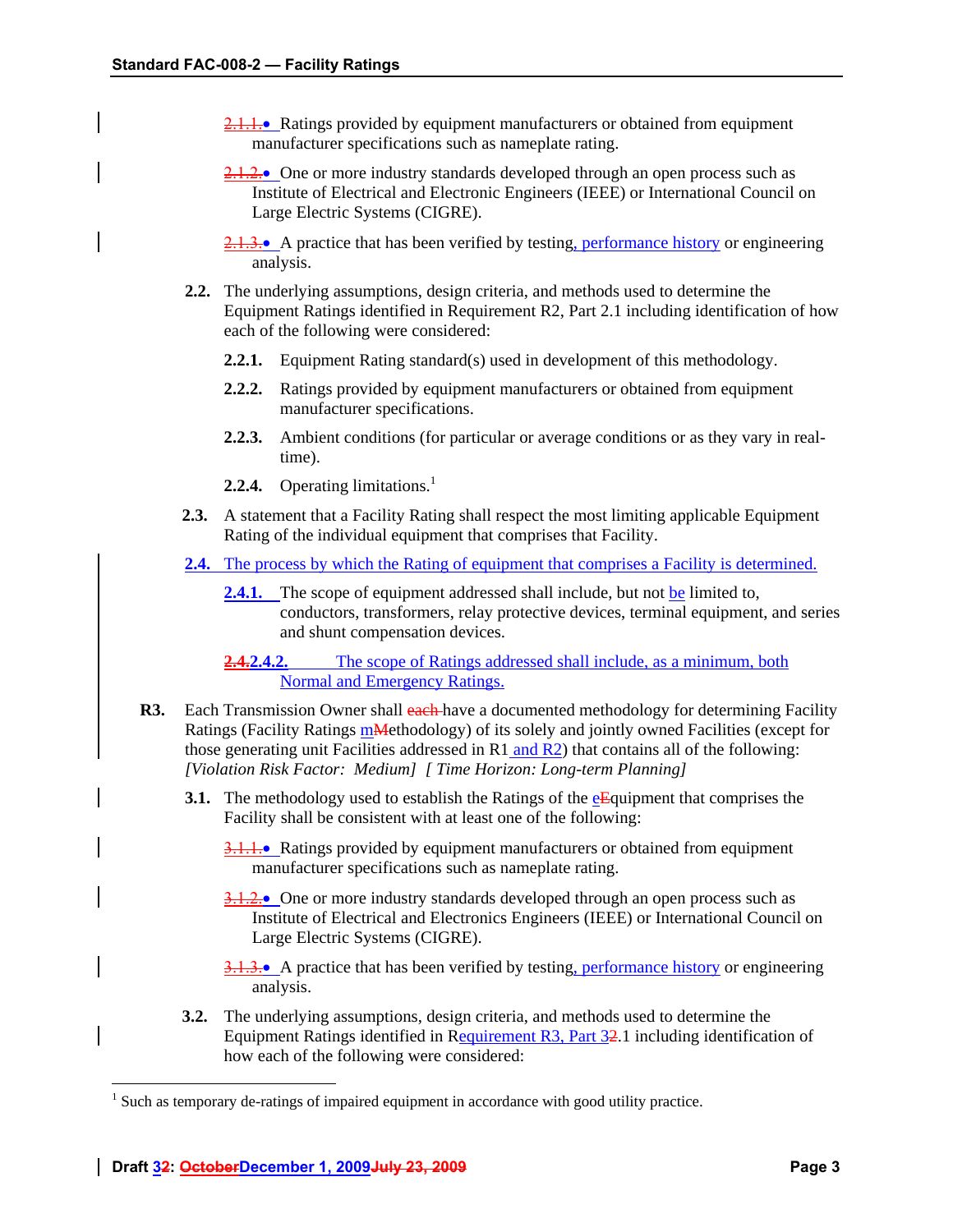- **3.2.1.** Equipment Rating standard(s) used in development of this methodology.
- **3.2.2.** Ratings provided by equipment manufacturers or obtained from equipment manufacturer specifications.
- **3.2.3.** Ambient conditions (for particular or average conditions or as they vary in realtime).
- **3.2.4.** Operating limitations.<sup>2</sup>
- **3.3.** A statement that a Facility Rating shall respect the most limiting applicable Equipment Rating of the individual equipment that comprises that Facility.
- **3.4.** The process by which the Rating of equipment that comprises a Facility is determined.
	- **3.4.1.** The scope of equipment addressed shall include, but not be limited to, transmission conductors, transformers, relay protective devices, terminal equipment, and series and shunt compensation devices.
	- **3.4.2.** The scope of Ratings addressed shall include, as a minimum, both Normal and Emergency Ratings.
- **R4.** Each Transmission Owner shall make its Facility Ratings manufactured and each Generator Owner shall each make its documentation for determining its Facility Ratings and its Facility Ratings methodology available for inspection and technical review by those Reliability Coordinators, Transmission Operators, Transmission Planners and Planning Coordinators that have responsibility for the area in which the associated Facilities are located, within 21 calendar days of receipt of a request. *[Violation Risk Factor: Lower] [Time Horizon: Operations Planning]*
- **R5.** If a Reliability Coordinator, Transmission Operator, Transmission Planner or Planning Coordinator provides documented comments on its technical review of a Transmission Owner's Facility Ratings mMethodology or Generator Owner's documentation for determining its Facility Ratings and its Facility Rating methodology, the Transmission Owner or Generator Owner shall provide a response to that commenting entity within 45 calendar days of receipt of those comments. The response shall indicate whether a change will be made to the Facility Ratings mMethodology and, if no change will be made to that Facility Ratings Mmethodology, the reason why. *[Violation Risk Factor: Lower] [Time Horizon: Operations Planning]*
- **R6.** Each Transmission Owner and Generator Owner shall have Facility Ratings for its solely and jointly owned Facilities that are consistent with the associated Facility Ratings manufectured results. or documentation for determining its Facility Ratings. *[Violation Risk Factor: Medium] [Time Horizon: Operations Planning]*
- **R7.** Each Transmission Owner and Generator Owner shall provide Facility Ratings for its solely and jointly owned Facilities that are existing Facilities, new Facilities, modifications to existing Facilities and re-ratings of existing Facilities to its associated Reliability Coordinator(s), Planning Coordinator(s), Transmission Planner(s), Transmission Owner(s) and Transmission Operator(s) as scheduled by such requesting entities. *[Violation Risk Factor: Medium] [Time Horizon: Operations Planning]*

#### **C. Measures**

 $\overline{a}$ 

**M1.** Each Generator Owner shall have documentation that shows how its Facility Ratings were determined as identified in Requirement R1.

 $2^{2}$  Such as temporary de-ratings of impaired equipment in accordance with good utility practice.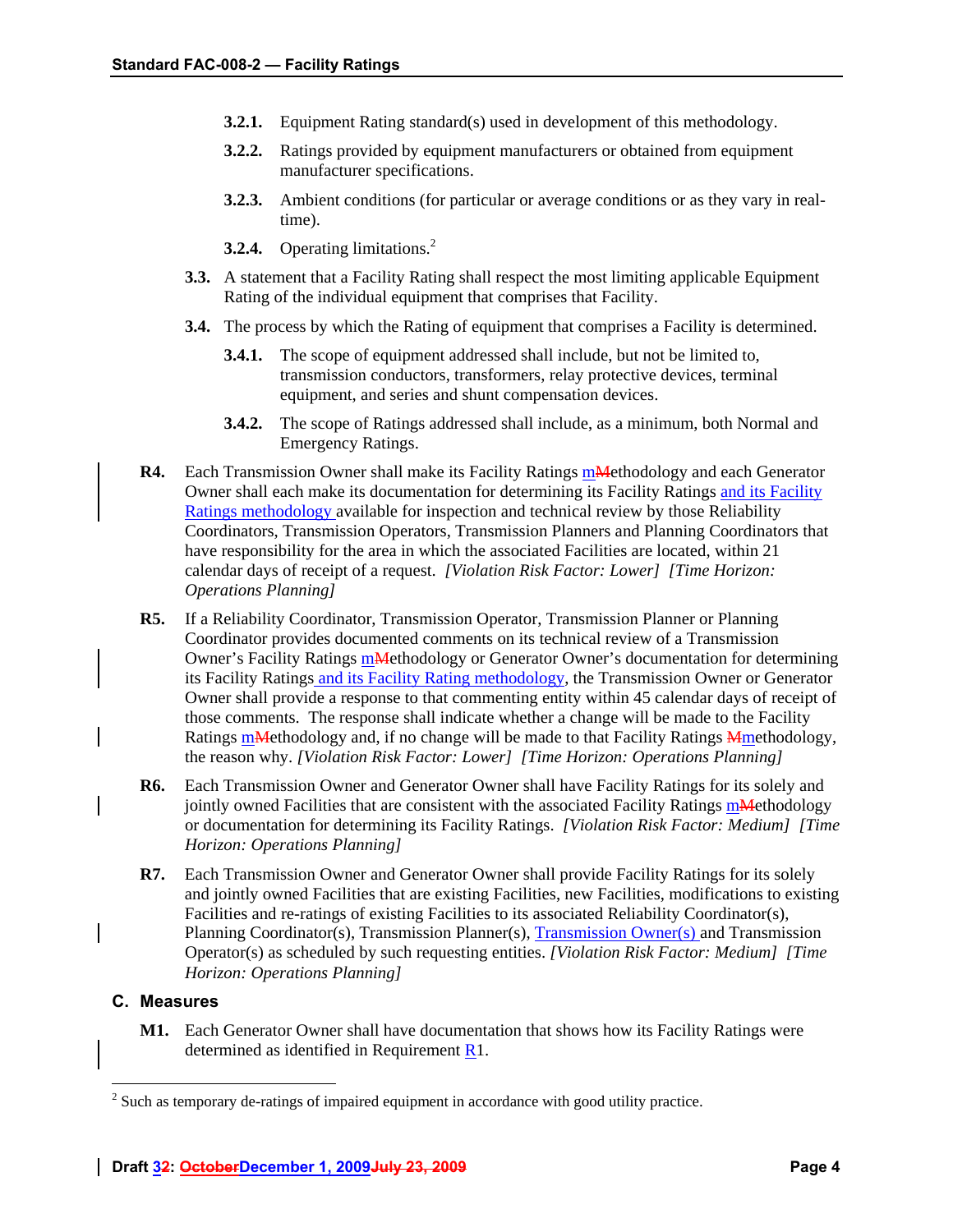- **M2.** Each Generator Owner shall have a documented Facility Ratings m**Methodology** that includes all of the items identified in Requirement R2, Parts 2.1 through 2.4.
- M3. Each Transmission Owner shall each have a documented Facility Ratings mMethodology that includes all of the items identified in Requirement R3, Parts 3.1 through 3.4.
- **M4.** Each Transmission Owner and Generator Owner shall each have evidence, such as a copy of a dated electronic note, or other comparable evidence to show that it made its Facility Ratings mMethodology available for inspection within 21 calendar days of a request in accordance with Requirement 34. The Generator Owner shall have evidence, such as a copy of a dated electronic note, or other comparable evidence to show that it made its documentation for determining theits Facility Ratings or its Facility Ratings methodology available for inspection within 21 calendar days of a request in accordance with Requirement R4.
- **M5.** If the Reliability Coordinator, Transmission Operator, Transmission Planner or Planning Coordinator provides documented comments on its technical review of a Transmission Owner's or Generator Owner's Facility Ratings mMethodology or a Generator Owner's documentation for determining theits Facility Ratings,, the Transmission Owner or Generator Owner shall have evidence, (such as a copy of a dated electronic or hard copy note, or other comparable evidence from the Transmission Owner or Generator Owner addressed to the commenter that includes the response to the comment,) that it provided a response to that commenting entity in accordance with Requirement R5.
- **M6.** Each Transmission Owner and Generator Owner shall have evidence to show that its Facility Ratings are consistent with the documentation used to develop for determining its Facility Ratings as specified in Requirement R1 or consistent with its Facility Ratings **mMethodology** as specified in Requirements R2 and R3 (Requirement R6).
- **M7.** Each Transmission Owner and Generator Owner shall have evidence, such as a copy of a dated electronic note, or other comparable evidence to show that it provided its Facility Ratings to its associated Reliability Coordinator(s), Planning Coordinator(s), Transmission Planner(s), Transmission Owner(s) and Transmission Operator(s) in accordance with Requirement R7.

## **D. Compliance**

**1.** Compliance Monitoring Process

## **1.1. Compliance Enforcement Authority**

Regional Entity

**1.2. Compliance Monitoring Period and Reset Timeframe**

Not Applicable

- **1.3. Compliance Monitoring and Enforcement Processes:** 
	- Self-Certifications
	- Spot Checking
	- Compliance Audits
	- Self-Reporting
	- Compliance Violation Investigations
	- Complaints

## **1.4. Data Retention**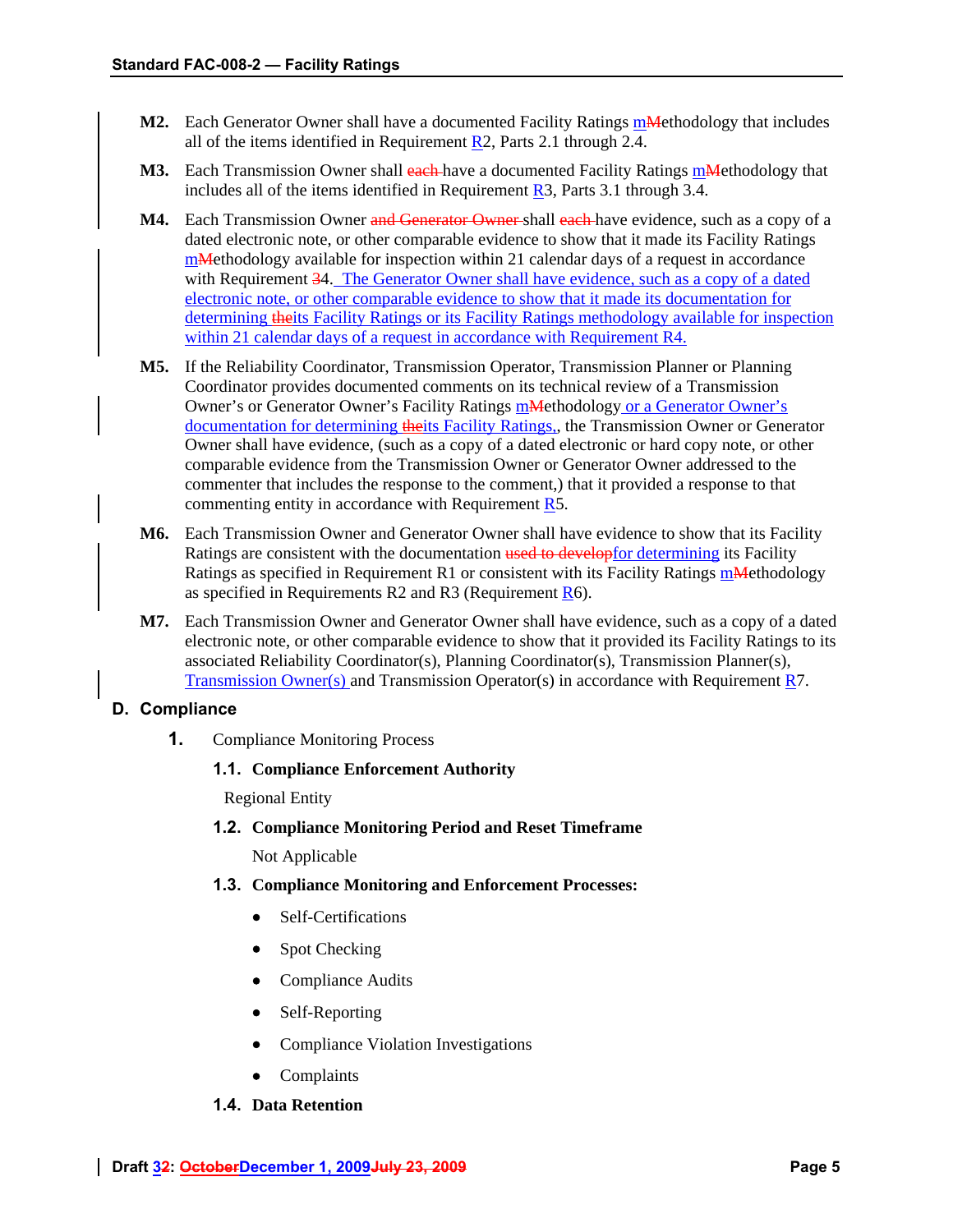The Generator Owner shall keep its current documentation (for R1) and any modifications to the documentation that were in force since last compliance audit period for Measure M1 and Measure M6.

The Generator Owner shall keep its current, in force Facility Ratings mMethodology (for R2) and any modifications to the methodology that were in force since last compliance audit period for Measure M2 and Measure M6. The Transmission Owner shall keep its current, in force Facility Ratings Mmethodology (for R3) and any modifications to the methodology that were in force since the last compliance audit for Measure M3 and Measure M6.

The Transmission Owner and Generator Owner shall keep its current, in force Facility Ratings and any changes to those ratings for three calendar years for Measure M6.

The Generator Owner and Transmission Owner shall each keep evidence for Measure M4, Measure M5, and Measure M7 for three calendar years.

If a Generator Owner or Transmission Owner is found non-compliant, it shall keep information related to the non-compliance until found compliant.

The Compliance Enforcement Authority shall keep the last audit and all subsequent compliance records.

#### **1.5. Additional Compliance Information**

None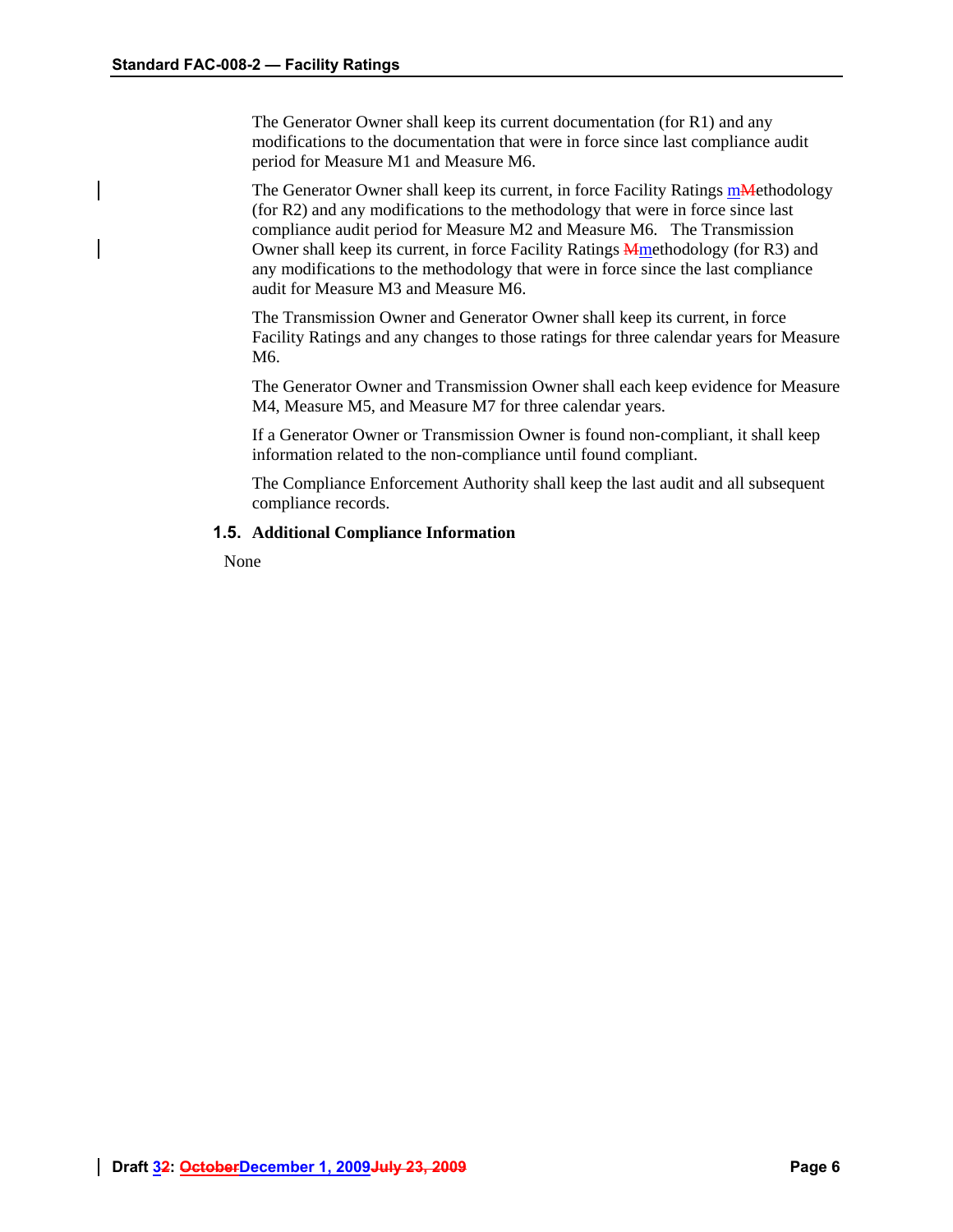| R#             | <b>Lower VSL</b>                                                                                                                             | <b>Moderate VSL</b>                                                                                                                                               | <b>High VSL</b>                                                                                                                         | <b>Severe VSL</b>                                                                                                                                                                                          |
|----------------|----------------------------------------------------------------------------------------------------------------------------------------------|-------------------------------------------------------------------------------------------------------------------------------------------------------------------|-----------------------------------------------------------------------------------------------------------------------------------------|------------------------------------------------------------------------------------------------------------------------------------------------------------------------------------------------------------|
| R1             | N/A                                                                                                                                          | The Generator Owner's Facility<br>Rating documentation ddid not<br>address either of the following:<br>-Requirement R1, Part 1.1.4<br>Requirement R1, Part 1.1.2. | The Generator Owner's Facility<br>Rating documentation did not<br>address Requirement R1, Part 1.2.                                     | The Generator Owner failed to<br>provide documentation for<br>determining its Facility Ratings.                                                                                                            |
| R <sub>2</sub> | The Generator Owner failed to<br>include in its Facility Rating<br>mMethodology one of the following<br>Parts of Requirement R2:<br>$-2.1.4$ | The Generator Owner failed to<br>include in its Facility Rating<br>mMethodology two of the following<br>Parts of Requirement R2:<br>$-2.1 - 1$                    | The Generator Owner's Facility<br>Rating methodology did not<br>address all the components of<br>Requirement R2, Part 2.4.<br><b>OR</b> | The Generator Owner's Facility<br>Rating mMethodology failed to<br>recognize a facility's rating based<br>on the most limiting component<br>rating as required in Requirement<br>R <sub>2</sub> , Part 2.3 |
|                | $-2.1.2$                                                                                                                                     | $-2.1.2$                                                                                                                                                          | The Generator Owner failed to                                                                                                           | <b>OR</b>                                                                                                                                                                                                  |
|                | $\bullet$ 2.1.3<br>2.2.1<br>$\bullet$<br>2.2.2<br>$\bullet$                                                                                  | 2.1.3<br>$\bullet$<br>2.2.1<br>$\bullet$<br>2.2.2<br>$\bullet$                                                                                                    | include in its Facility Rating<br>Methodology, three of the following<br>Parts of Requirement R2:<br>$-2.1.4$                           | The Generator Owner failed to<br>include in its Facility Rating<br>Methodology four or more of the<br>following Parts of Requirement R2:                                                                   |
|                | 2.2.3<br>$\bullet$                                                                                                                           | 2.2.3<br>$\bullet$                                                                                                                                                | $-2.1.2$                                                                                                                                | $-2.1 - 1$                                                                                                                                                                                                 |
|                | 2.2.4<br>$\bullet$                                                                                                                           | 2.2.4<br>$\bullet$                                                                                                                                                | 2.1.3<br>$\bullet$                                                                                                                      | $-2.1.2$                                                                                                                                                                                                   |
|                |                                                                                                                                              |                                                                                                                                                                   | 2.2.1<br>$\bullet$                                                                                                                      | $\bullet$ 2.1.3                                                                                                                                                                                            |
|                |                                                                                                                                              |                                                                                                                                                                   | 2.2.2<br>$\bullet$                                                                                                                      | 2.2.1<br>$\bullet$                                                                                                                                                                                         |
|                |                                                                                                                                              |                                                                                                                                                                   | 2.2.3<br>$\bullet$                                                                                                                      | 2.2.2<br>$\bullet$                                                                                                                                                                                         |
|                |                                                                                                                                              |                                                                                                                                                                   | 2.2.4                                                                                                                                   | 2.2.3<br>$\bullet$                                                                                                                                                                                         |
|                |                                                                                                                                              |                                                                                                                                                                   |                                                                                                                                         | $\bullet$ 2.2.4                                                                                                                                                                                            |

# **Violation Severity Levels**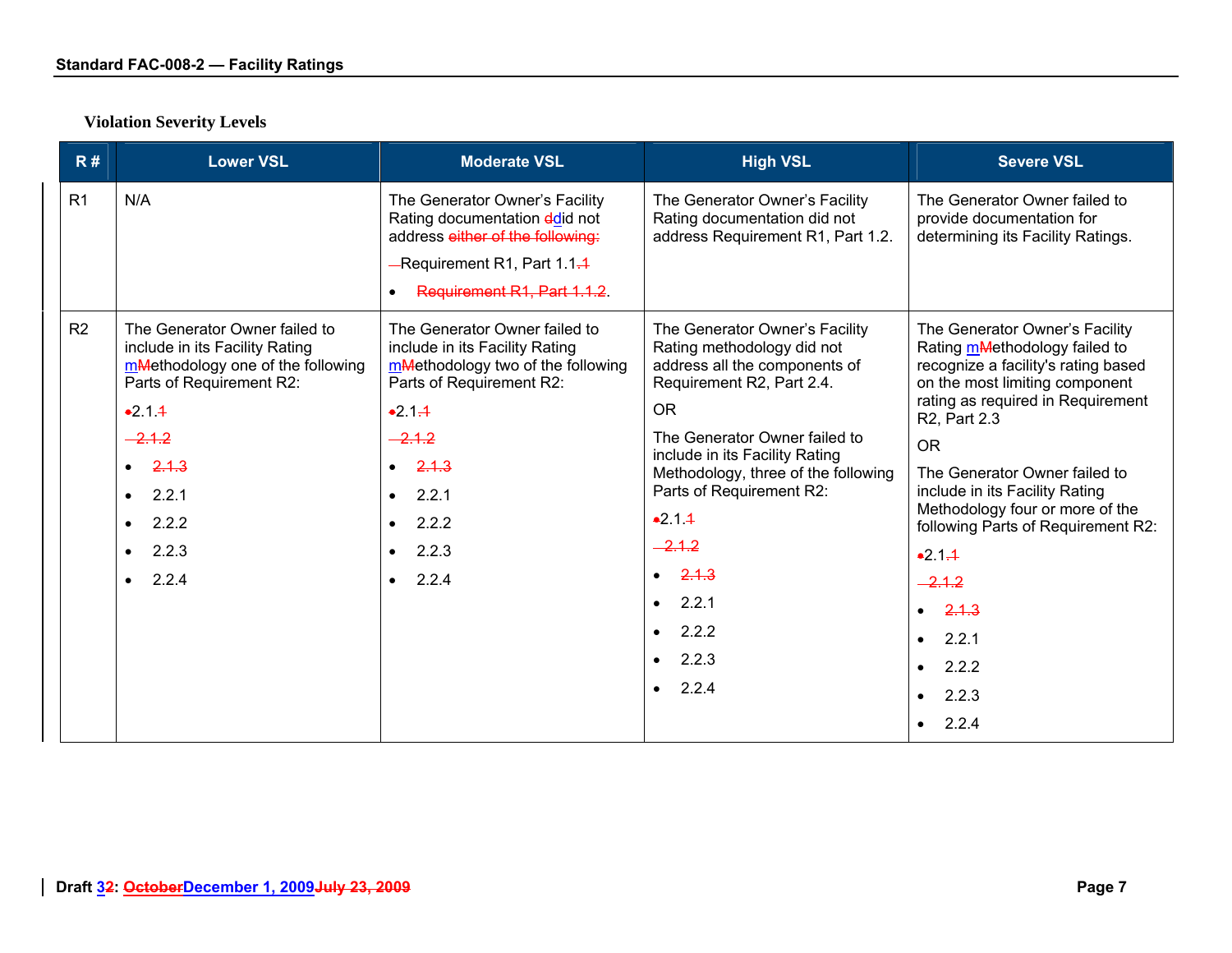| R#             | <b>Lower VSL</b>                                                                                                                                                                                                                                  | <b>Moderate VSL</b>                                                                                                                                                                                                                               | <b>High VSL</b>                                                                                                                                                                                                                                                                                                                                                                                                                                                           | <b>Severe VSL</b>                                                                                                                                                                                                                                                                                                                                                                                                                                                                                     |
|----------------|---------------------------------------------------------------------------------------------------------------------------------------------------------------------------------------------------------------------------------------------------|---------------------------------------------------------------------------------------------------------------------------------------------------------------------------------------------------------------------------------------------------|---------------------------------------------------------------------------------------------------------------------------------------------------------------------------------------------------------------------------------------------------------------------------------------------------------------------------------------------------------------------------------------------------------------------------------------------------------------------------|-------------------------------------------------------------------------------------------------------------------------------------------------------------------------------------------------------------------------------------------------------------------------------------------------------------------------------------------------------------------------------------------------------------------------------------------------------------------------------------------------------|
| R <sub>3</sub> | The Transmission Owner failed to<br>include in its Facility Rating<br>mMethodology one of the following<br>Parts of Requirement R3:<br>$-3.1 - 1$<br>$-3.1.2$<br>3.1.3<br>3.2.1<br>3.2.2<br>$\bullet$<br>3.2.3<br>$\bullet$<br>3.2.4<br>$\bullet$ | The Transmission Owner failed to<br>include in its Facility Rating<br>mMethodology two of the following<br>Parts of Requirement R3:<br>$-3.1 - 1$<br>$-3.1.2$<br>3.1.3<br>3.2.1<br>$\bullet$<br>3.2.2<br>$\bullet$<br>3.2.3<br>3.2.4<br>$\bullet$ | The Transmission Owner's Facility<br>Rating mMethodology did not<br>address either of the following Parts<br>of Requirement R3:<br>3.4.1<br>$\bullet$<br>3.4.2<br>$\bullet$<br><b>OR</b><br>The Transmission Owner failed to<br>include in its Facility Rating<br>mMethodology three of the<br>following Parts of Requirement R3:<br>$-3.1 - 1$<br>$-3.1.2$<br>3.1.3<br>$\bullet$<br>3.2.1<br>$\bullet$<br>3.2.2<br>$\bullet$<br>3.2.3<br>$\bullet$<br>3.2.4<br>$\bullet$ | The Transmission Owner's Facility<br>Rating mMethodology failed to<br>recognize a Facility's rating based<br>on the most limiting component<br>rating as required in Requirement<br>R3, Part 3.3<br><b>OR</b><br>The Transmission Owner failed to<br>include in its Facility Rating<br>mMethodology four or more of the<br>following Parts of Requirement R3:<br>$-3.1 - 4$<br>$-3.1.2$<br>3.1.3<br>$\bullet$<br>3.2.1<br>$\bullet$<br>3.2.2<br>$\bullet$<br>3.2.3<br>$\bullet$<br>3.2.4<br>$\bullet$ |
| <b>R43</b>     | The responsible entity made its<br>Facility Ratings mMethodology or<br><b>Facility Ratings documentation</b><br>available within more than 21<br>calendar days but less than or<br>equal to 31 calendar days after a<br>request. (R3)             | The responsible entity made its<br>Facility Ratings mMethodology or<br><b>Facility Ratings documentation</b><br>available within more than 31<br>calendar days but less than or<br>equal to 41 calendar days after a<br>request.                  | The responsible entity made its<br>Facility Rating mMethodology or<br><b>Facility Ratings documentation</b><br>available within more than 41<br>calendar days but less than or<br>equal to 51 calendar days after a<br>request.                                                                                                                                                                                                                                           | The responsible entity failed to<br>make its Facility Ratings<br>mMethodology or Facility Ratings<br>documentation available in more<br>than 51 calendar days after a<br>request. (R3)                                                                                                                                                                                                                                                                                                                |
| R <sub>5</sub> | The responsible entity provided a<br>response in more than 45 calendar<br>days but less than or equal to 60                                                                                                                                       | The responsible entity provided a<br>response in more than 60 calendar<br>days but less than or equal to 70                                                                                                                                       | The responsible entity provided a<br>response in more than 70 calendar<br>days but less than ore equal to 80                                                                                                                                                                                                                                                                                                                                                              | The responsible entity failed to<br>provide a response as required in<br>more than 80 calendar days after                                                                                                                                                                                                                                                                                                                                                                                             |